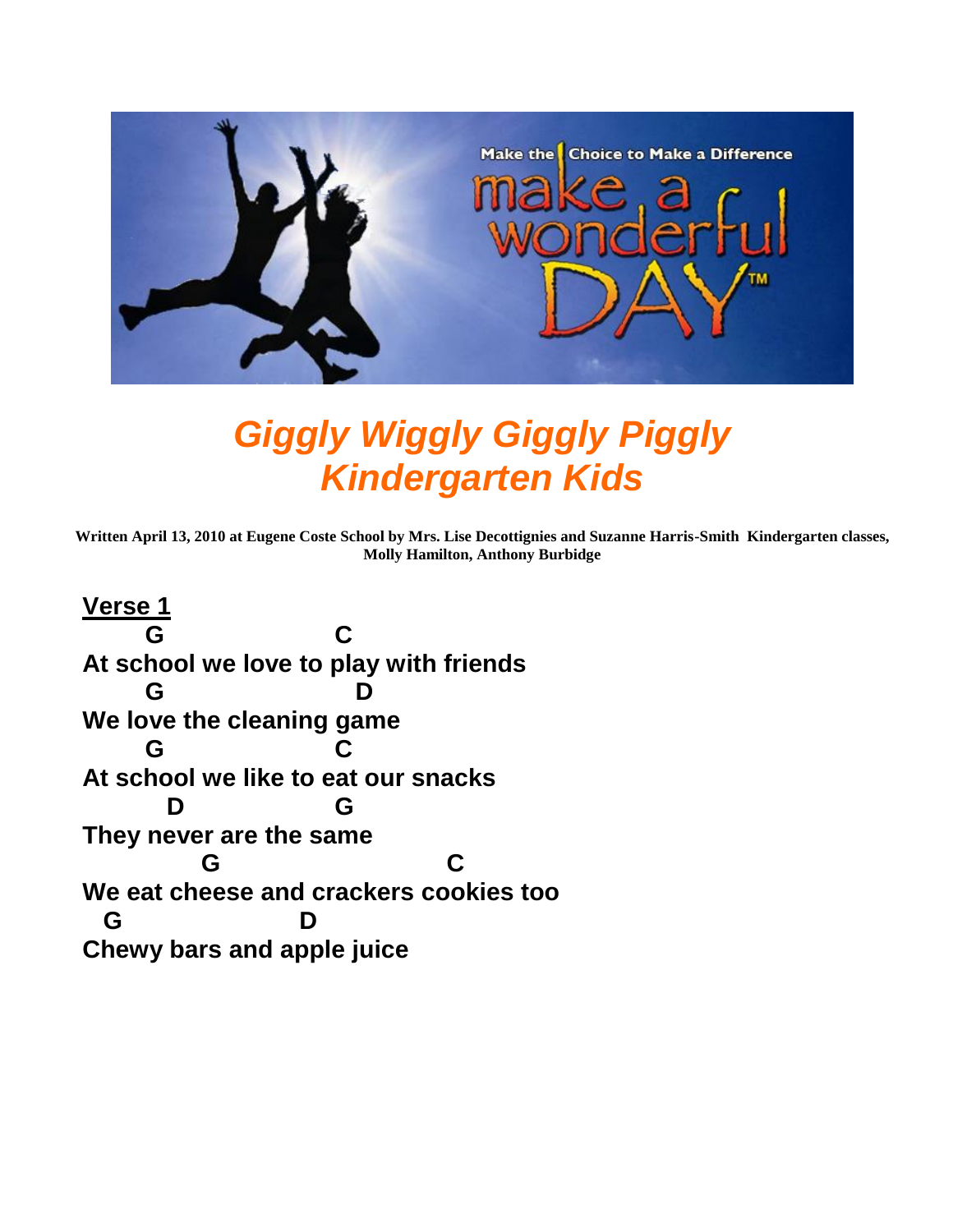**Chorus**

 **G C D G Cause we are Giggly Wiggly Giggly Piggly Kindergarten Kids G C D G We are Giggly Wiggly Giggly Piggly Kindergarten Kids** 

### **Verse 2**

 **G C At school we love to learn for fun G D We love to play with sand G C At school we like to eat our snacks D G We hope you'll understand G C We eat carrot sticks and celery too G D Granola bars, all kind of fruit**

#### **Chorus**

 **G C D G Cause we are Giggly Wiggly Giggly Piggly Kindergarten Kids G C D G We are Giggly Wiggly Giggly Piggly Kindergarten Kids**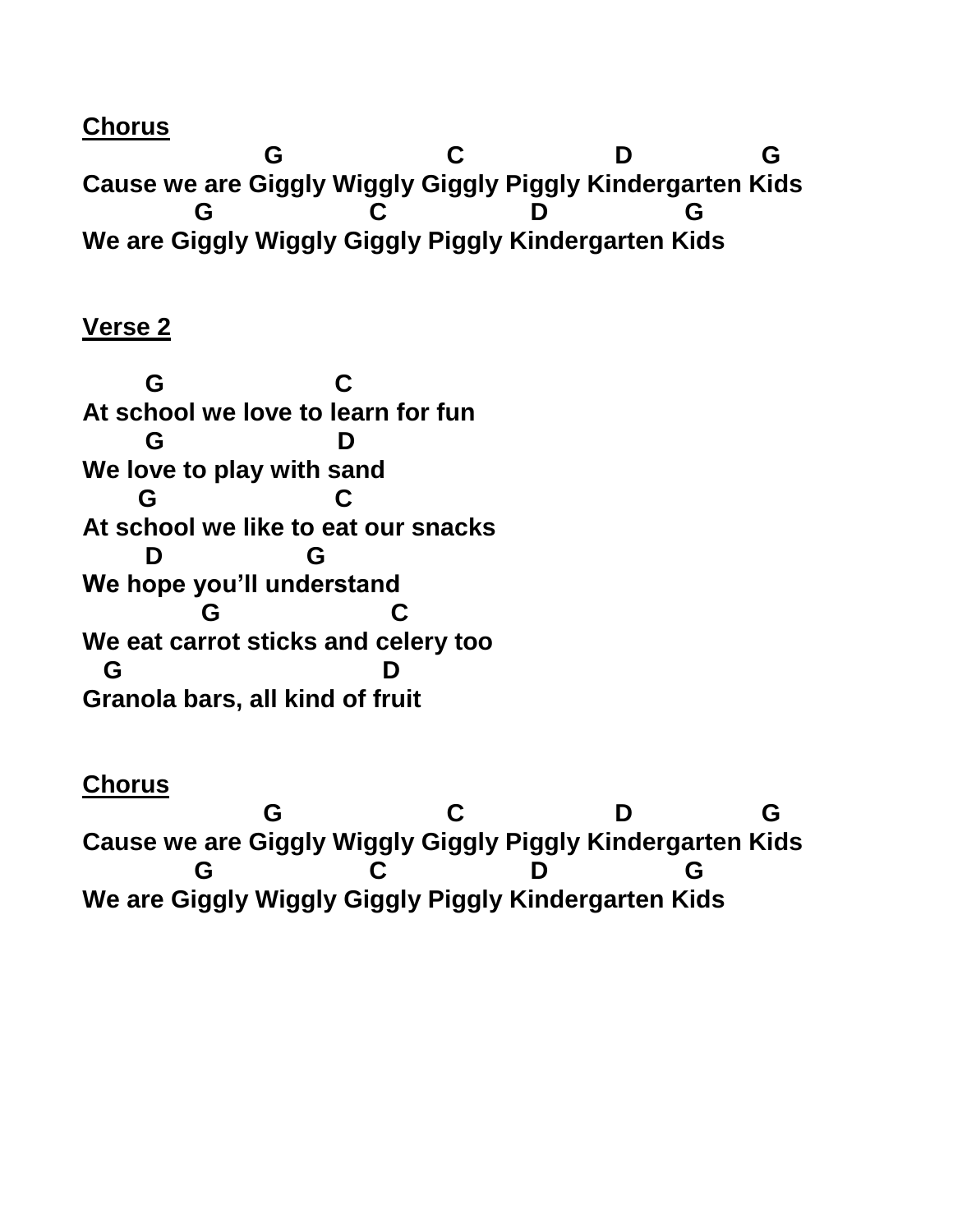#### **Verse 3**

 **G C At school we love to play with blocks G D Puzzles, puppets, trains G C At school we like to eat our snacks D G They feed our growing brains G C We eat crispy squares and cucumbers G D Apple, turkey, hamburgers**

**Chorus (Faster) G C D G Cause we are Giggly Wiggly Giggly Piggly Kindergarten Kids G C D G We are Giggly Wiggly Giggly Piggly Kindergarten Kids** 

#### **Chorus (Faster)**

 **G C D G Giggly Wiggly Giggly Piggly Kindergarten Kids G C D G We are Giggly Wiggly Giggly Piggly Kindergarten Kids** 

## **Chorus (Faster)**

 **G C D G G C D G Giggly Wiggly Giggly Piggly Kindergarten Kids G C D G We are Giggly Wiggly Giggly Piggly Kindergarten Kids**